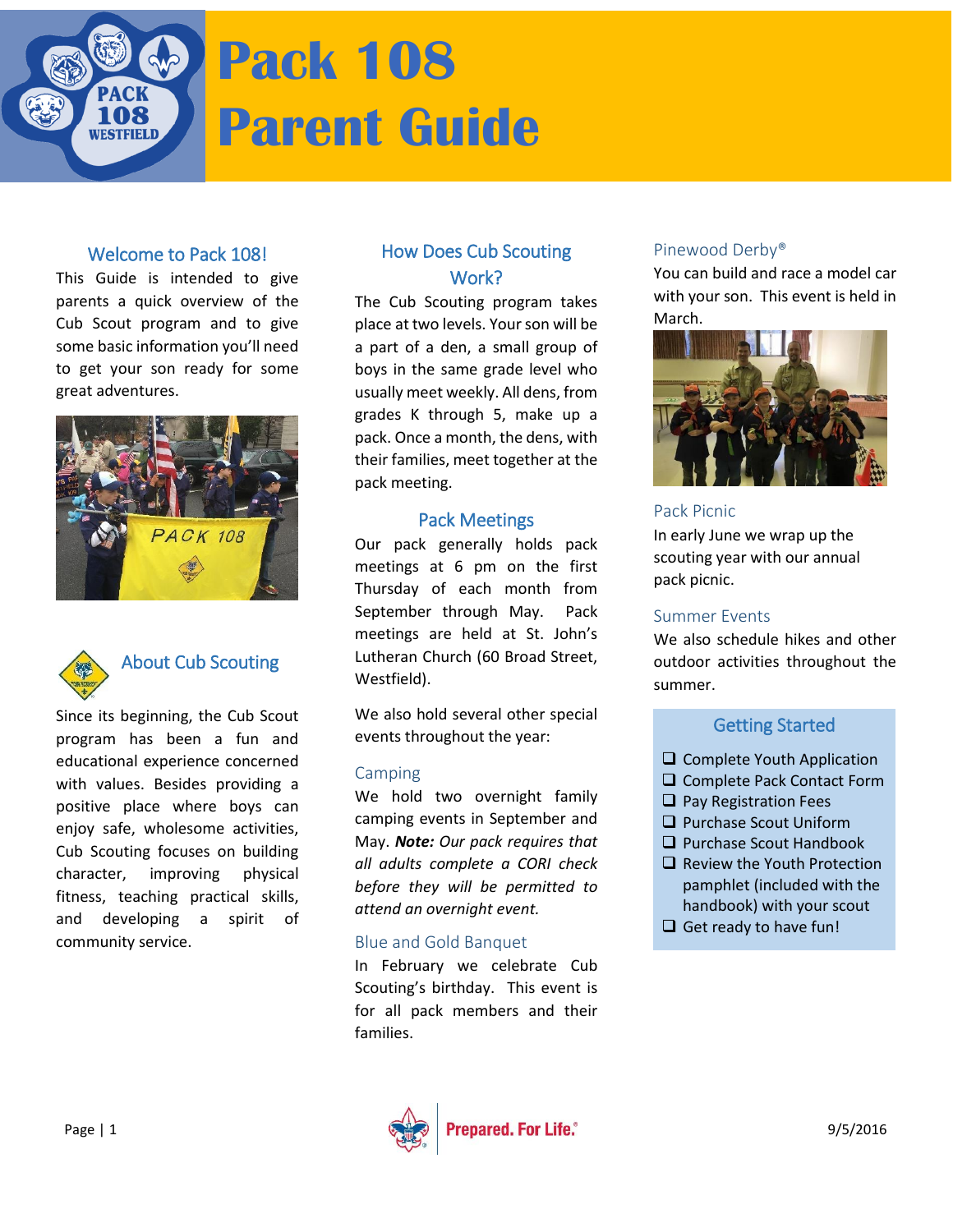#### **Pack 108 Parent Guide 2016/2017**

#### **Dens**

Den meetings are held on a night determined by each den leader. Your den leader will have the schedule for your son's den.



All boys in  $1<sup>st</sup>$  through  $5<sup>th</sup>$ grades, when they join, earn the Bobcat badge

first. Your den leader will show you how.



# The Lion Den (Kindergarten)

Our Lion Cub program has exciting indoor and outdoor activities specifically designed for kindergarten boys and their adult partner. At the conclusion of their kindergarten year, the Lion Cub will transition to Tiger Cubs where he'll earn the Bobcat badge and continue through Cub Scouting.



# The Tiger Den (1st Grade)

The Tiger rank is for boys who are in first grade or age seven. To earn the Tiger badge, a boy must complete six required adventures with his den or family and one elective adventure of his den or family's choosing. As the boy completes each adventure, he will receive an adventure loop to wear on his belt. After completing the seven required adventures, he has earned the Tiger badge.

After earning the Tiger badge, a Tiger Scout can work on the remaining 12 Tiger electives until he finishes first grade (or turns 8 years old).



# The Wolf Den (2nd Grade)

The Wolf rank is for boys who have finished first grade or eight years old. To earn the Wolf badge, a boy must complete six required adventures and one elective adventure. The boy receives an adventure loop for each adventure and after meeting all requirements, has earned the Wolf badge.

After earning the Wolf badge, a Wolf Scout can work on the remaining 12 Wolf electives until he finishes second grade or turns 9 years old.



# The Bear Den (3rd Grade)

The Bear rank is for boys who have finished second grade or are nine years old. To earn the Bear badge, a boy must complete six required adventures and one elective adventure. The boy receives an adventure loop for each adventure and after meeting all requirements, has earned the Bear badge.

After earning the Bear badge, a Bear Scout can work on the remaining 12 Bear electives until he finishes third grade or turns 10 years old.



# The Webelos Den (4th Grade)

Webelos dens are for boys who have completed third grade or are ten years old. Webelos Scouts work on the five required Webelos



adventures and choose two of the 18 elective adventures that are shared by the Webelos and Arrow of Light ranks. For each adventure a boy completes, he receives a pin to wear on the Webelos colors or on his hat. After completing seven adventures, including five required adventures and two elective adventures, he's earned the Webelos badge.

After earning the Webelos badge, a Webelos Scout can work on the remaining 18 shared Webelos and Arrow of Light electives until he finishes fourth grade or turns 11 years old.

# The Arrow of Light Den (5th Grade)

The highest rank in Cub Scouting is the Arrow of Light, preparing a Webelos Scout to become a Boy Scout. Scouts must complete four required adventures and three elective adventures to earn the Arrow of Light rank. For each adventure a boy completes, he receives a pin to wear on the Webelos colors or on his hat.

After a boy has earned the The Arrow of Light badge he's ready to join a Boy Scout Troop! The Arrow of Light is the only Cub Scout badge that can be worn on the Boy Scout uniform.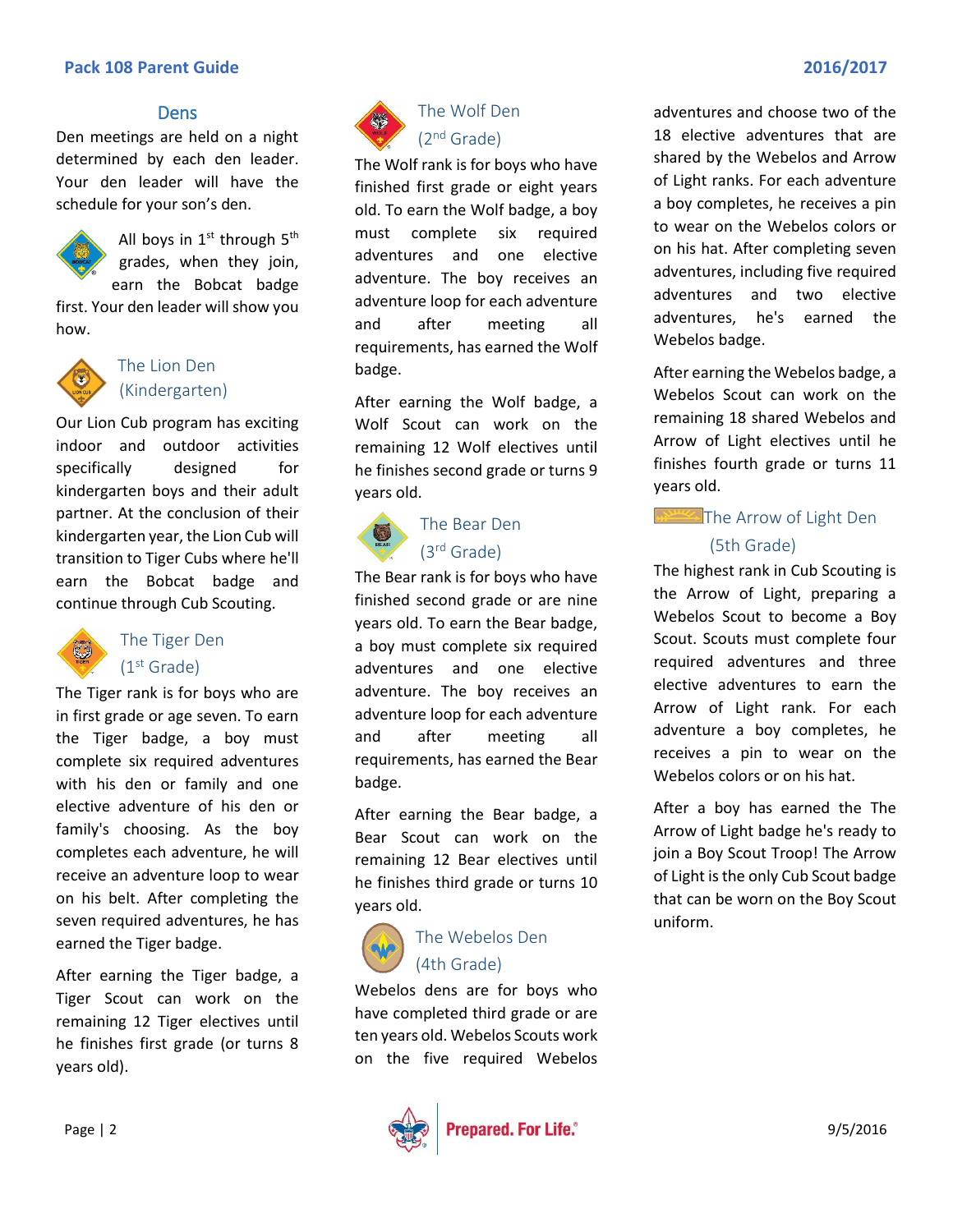#### **Pack 108 Parent Guide 2016/2017**

# How Much Does Scouting Cost?

**Registration Fee \$27** Annual fee to BSA national organization.

#### **Boy's Life Magazine \$12** Optional but strongly recommended subscription

**Pack Dues \$25** Annual fee to cover pack expenses.

The pack organizes fundraiser activities to help offset the costs listed above. Ask your den leader for more information.

#### **Scout handbook**

Visit the council Trading Post located at Western Mass Boy Scout office on Arch Road in Westfield or www.scoutstuff.org for current pricing information.

#### **Uniform**

Visit the council Trading Post or www.scoutstuff.org for current pricing information.



#### Uniforms

Scouts should purchase a uniform shortly after joining Cub Scouts. Uniforms may be purchased at the council Trading Post. The Trading Post staff will be happy to help you find what you need.

For Lion Cubs, the uniform is the dark blue Lion Cub t-shirt. For other Cub Scout ranks, uniforms include: shirt, patches, belt, neckerchief, neckerchief slide, and hat. Each rank has a different color neckerchief and hat. Tiger, Wolf, and Bear Scouts wear the blue scout shirt. Webelos and Arrow of Light Scouts can wear either the blue Cub Scout shirt or the tan Boy Scout shirt. A guide for the placement of patches can be found inside the scout handbook for each rank.

#### Uniform Checklist

- $\Box$  Shirt
- $\Box$  Council patch
- World Crest patch
- $\Box$  Unit number (108) patches
- D Den patch (ask your den leader about your den number)
- D Belt
- **Q** Neckerchief
- $\Box$  Neckerchief slide
- $\Box$  Hat

Scouts are encouraged to wear their uniforms to all den and pack meetings, and when traveling to scout events.

#### Behavior Expectations

We expect boys to be wellbehaved and respectful of others. No tobacco, drugs, or alcohol will be permitted nor profanity tolerated at any pack activity or function. This goes for adults as well. BSA Guidelines specifically restrict drugs, alcohol, and tobacco



use by adults in the presence of children.

#### Youth Protection

The Boy Scouts of America places the greatest importance on providing the most secure environment possible for its youth members. To maintain such an environment, the BSA has developed numerous procedural and leadership selection policies, and provides parents and leaders with numerous online and print resources for the Cub Scout, Boy Scout, and Venturing programs. Youth Protection training is required for all BSA registered volunteers. New leaders are required to complete Youth Protection training within 30 days of registering. All other adults involved with scouting are strongly encouraged to complete Youth Protection training. To take the training online, go to my.scouting.org and establish an account.

#### Internet Resources

www.scouting.org www.scoutstuff.org www.WMAscouting.org [www.boyslife.org](http://www.boyslife.org/) www.pack108westfield.org